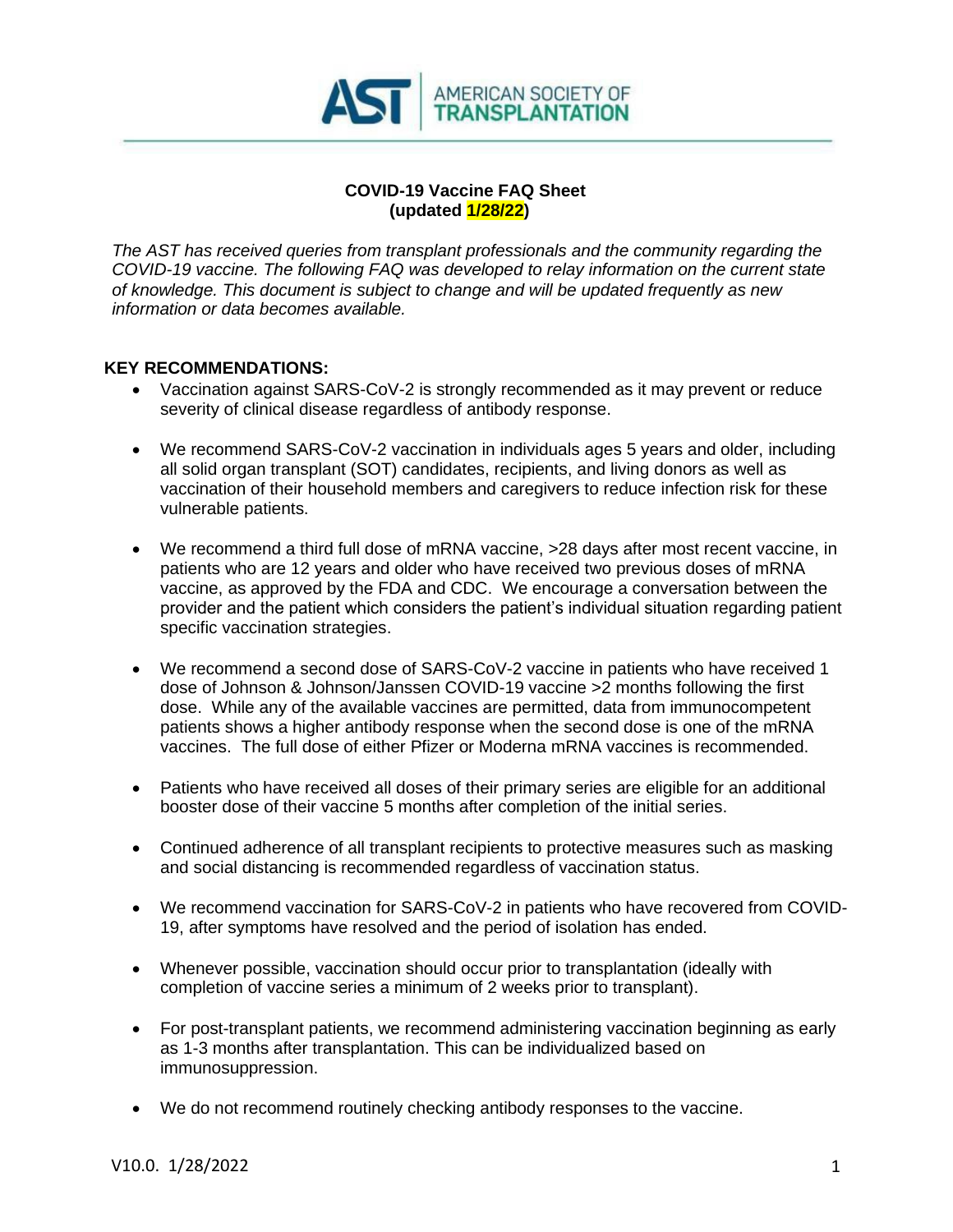- We do not recommend routine adjustment of immunosuppressive medications prior to vaccination outside of clinical trials.
- We recommend each center develop approaches to educate patients on the importance of vaccination and consider tracking vaccination rates.
- We support the development of institutional policies regarding pre-transplant vaccination as we believe that this is in the best interest of the transplant candidate, optimizing their chances of being safely transplanted, especially at times of continued greater virus circulation.

**What kinds of vaccines are available or under development to prevent COVID-19?** There are currently several vaccine candidates in use or under development. In the United States, the Government is supporting six separate vaccine candidates. Several other vaccines are also undergoing development outside of the United States government sponsorship and further information can be found here:

• **World Health Organization (WHO) Vaccine Tracker:** [https://www.who.int/publications/m/item/draft-landscape-of-covid-19](about:blank) [candidate-vaccines](about:blank)

The types of vaccines are as follows ( $January 28<sup>th</sup>$ , 2022):

| <b>Table 1.</b> Vaccines Onder Development or Available Through LOA |                                                             |                            |                                                                                                                                                                       |  |
|---------------------------------------------------------------------|-------------------------------------------------------------|----------------------------|-----------------------------------------------------------------------------------------------------------------------------------------------------------------------|--|
| Vaccine Type                                                        | Compound Name [Sponsor]                                     | Clinical<br>Trial<br>Phase | <b>Notes</b>                                                                                                                                                          |  |
| <b>mRNA</b>                                                         | mRNA-1273 [Moderna]                                         | Phase 3                    | Emergency use in U.S.,<br>Approved in 76<br>countries.                                                                                                                |  |
|                                                                     | BNT162b2 (tozinameran; Comirnaty)<br>[Pfizer-BioNTech]      | Phase 3                    | FDA approved in US for<br>patients $\geq 16$ years,<br>Emergency use in US<br>for age 5-15. Also has<br>approval or conditional<br>authorization in 103<br>countries. |  |
| Replication-<br>defective<br>adenoviral<br>vector                   | AZD1222 (Covishield)<br>[Oxford-AstraZeneca]                | Phase 3                    | Emergency use in U.K.,<br>India. Approved in<br>Canada and 124 other<br>countries. Not<br>approved in US.                                                             |  |
|                                                                     | JNJ-78326735/Ad26.COV2.S<br>[Janssen/Johnson&Johnson]       | Phase 3                    | Emergency use in the<br>U.S., E.U. Approved in<br>75 countries including<br>Canada.                                                                                   |  |
|                                                                     | rAd26 and rAd5 (Sputnik V)<br>[Gameleya Research Institute] | Phase 3                    | Emergency use in<br>Mexico, Russia, India,<br>other countries (not<br>U.S.                                                                                            |  |
| Nanoparticle-<br>Saponin<br>based Matrix<br>M Adjuvant              | NVX-CoV2373 [Novavax]                                       | Phase 3                    | Emergency use in<br>Europe, other countries.                                                                                                                          |  |

**Table 1:** Vaccines Under Development or Available Through EUA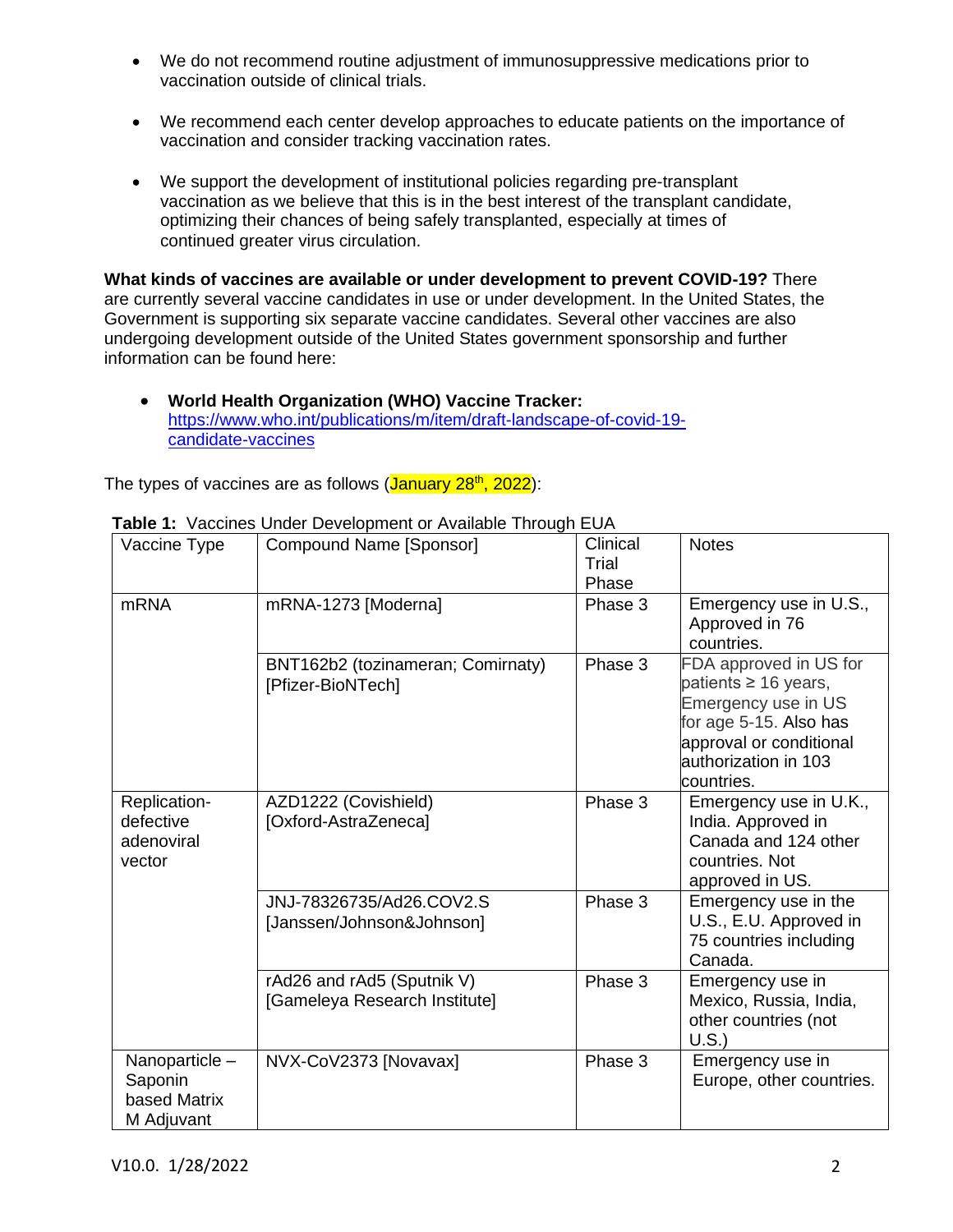| Recombinant-<br>subunit-<br>adjuvanted<br>protein | Recombinant SARS-CoV-2 Protein<br>Antigen + AS03 Adjuvant (Vidprevtyn)<br>[Sanofi Pasteur/GSK] | Phase 3 |                                                                                                       |
|---------------------------------------------------|------------------------------------------------------------------------------------------------|---------|-------------------------------------------------------------------------------------------------------|
| Inactivated<br>Vaccine                            | CoVaxin (BBV152) [Bharat Biotech]                                                              | Phase 3 | Emergency Use in<br>India.                                                                            |
|                                                   | BBIBP-CorV (CoronaVac)<br>[Sinopharm]                                                          | Phase 3 | Approved in China,<br>Bahrain, UAE and 68<br>countries; Emergency<br>use other countries (not<br>U.S. |

Both of the mRNA SARS-CoV-2 vaccines (Moderna, Pfizer) that have been approved or authorized by Emergency Use Authorization (EUA) by the U.S. Food and Drug Administration (FDA), require 2 doses in immunocompetent individuals and cold storage. The Pfizer vaccine is FDA approved for individuals  $\geq 16$  years old. The Janssen/Johnson & Johnson vaccine uses a replication-deficient Adenovirus 26 for the vaccine vector and has been authorized by EUA by the FDA as a 1 dose vaccine with a second dose of any vaccine given 2 months after the first dose.

## **What vaccines are available to transplant recipients?**

The Pfizer and Moderna mRNA vaccines and Janssen/Johnson & Johnson Adenovirus- vector vaccine are available for administration in the U.S. (Current: January 28<sup>th</sup> 2022). The Pfizer vaccine is FDA approved for ages 16 and older, and has EUA for ages 5-15 while Moderna and Janssen vaccines have received emergency use authorization for 18 years and older.

Further updated information on vaccinations administered across the U.S. can be found here:

• **Bloomberg Vaccine Tracker:** [https://www.bloomberg.com/graphics/covid-vaccine-tracker-global-distribution/](about:blank)

Information for patients on where to find vaccines nearby can be found here:

• **Vaccine Finder:** [https://vaccinefinder.org/](about:blank)

## **What is known about the safety of these vaccines?**

Although Pfizer/BioNTech is currently the only licensed mRNA vaccine in the United States, mRNA vaccines have been studied for decades for cancer and other infectious diseases. Moderna has also applied for full license with the FDA. The mRNA SARS-CoV-2 vaccines, similar to other common vaccines, are noted to cause fevers, muscle aches, and headaches; most are mild to moderate in severity, but some may be severe enough to briefly limit activities and typically resolve within 1-2 days. The vast majority of serious side effects, are noted in the first few days after vaccination. We do not expect that there will be significant side effects reported beyond the early post vaccination period.

The potential for anaphylaxis to either mRNA vaccine may range from 2.5-4.7/million doses; this is currently being closely monitored in the US and other countries. Persons with a known (diagnosed) allergy to polyethylene glycol (PEG), another mRNA vaccine component, or polysorbate, have a contraindication to vaccination. Individuals with any immediate allergic reaction to other vaccines or injectable therapies should be counseled about the unknown risk of severe allergic reaction and should be monitored for 30 minutes after vaccine. Likewise, patients with allergy to oral medication, history of food, pet, insect, venom, environmental or latex allergies or family history of allergy should still obtain the vaccine but also be monitored for 30 minutes after vaccine. At this time, it is recommended that all vaccine recipients should be monitored on site immediately following vaccination.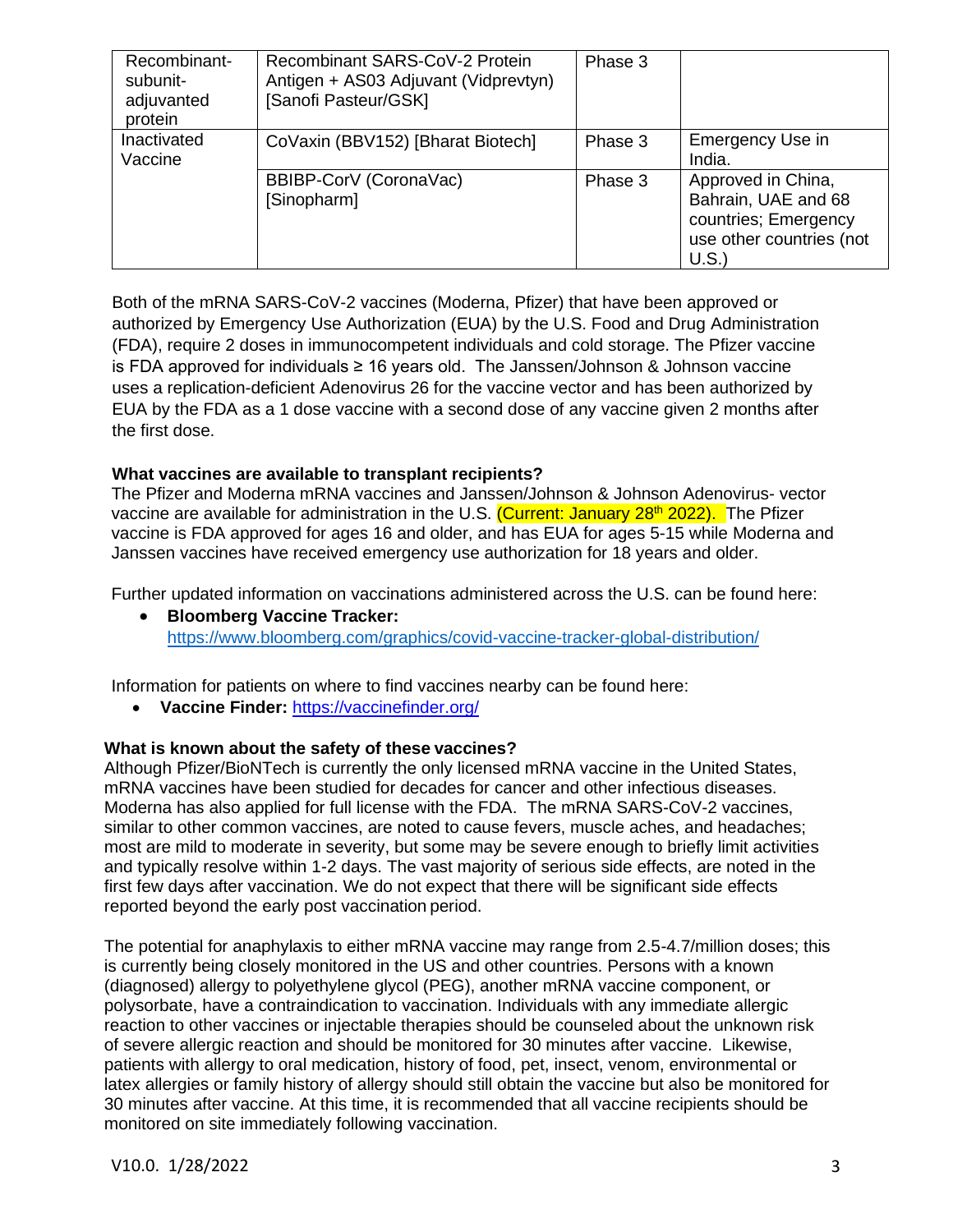Several studies on the mRNA vaccines have been conducted, including third dose studies, with side effect profiles similar to that of patients who did not have a history of transplantation. While there were no transplant recipients in the phase 3 trials for Moderna or Pfizer, many transplanted individuals have already received two to three doses of the vaccine in the United States and elsewhere. There has been no evidence of increased incidence of rejection attributed to the vaccines.

Since April 2021, increased cases of myocarditis and pericarditis have been reported in the United States after mNRA vaccines (both Pfizer-BioNTech and Moderna), particularly in young adults and adolescents under 40 years of age. The risk is highest in males 18 through 24 years at 39 cases per 1 million doses administered. In most cases, patients who presented for medical care have responded well to medications and rest. Onset is typically within several days after mRNA COVID-19 vaccination, and cases occur more often after the second dose rather than the first dose.

A study of 741 SOT recipients who received both doses of SARS-CoV-2 vaccine doses provided early insight into safety and efficacy of the mRNA vaccine in this population. Equal numbers of recipients received the Pfizer and Moderna vaccines and had the expected rates of local (84% after dose 1 and 77% after dose 2 and systemic (overall: 49% after dose 1 and 69% after dose 2; fatigue 36% after dose 1 and 56% after dose 2; headache 28% after dose 1 and 42% after dose 2) reactions. Only 1 patient developed acute rejection following the second dose of vaccine.

The safety of Adenovirus-vector vaccines is still under investigation in solid organ transplant recipients as transplant recipients were not included in the phase 3 trials of the Janssen/Johnson & Johnson vaccine or the Oxford/Astra-Zeneca vaccine. Unlike live virus vaccines, Adenovirusvector vaccines have been genetically engineered to not replicate, and therefore cannot cause Adenovirus infection in the recipient.

Based on the mechanism of action, expert opinion is that this vaccine is unlikely to trigger rejection episodes or have novel or more severe side effects in transplant recipients, but more data are needed. Based on recent safety review of the J&J/Janssen COVID-19 vaccine, rare events of vaccine-induced thrombotic thrombocytopenia (VITT) were observed at a rate of 7 per 1 million doses administered in women between 18 and 49. Given the rarity of this adverse event, vaccine administration has resumed in the U.S, no concerns specific to immunocompromised recipients have been reported thus far. Approximately 100 episodes of Guillain-Barre Syndrome have also been reported after the administration of the J&J/Janssen vaccine. Most cases were in older men, and presentations were similar to GBS from other causes with a rate of 16 cases per 1 million doses administered in males 50 through 64 years. There was no association with immunosuppression.

The safety of other candidate vaccines will be updated as they get closer to emergency use authorization by updating this document.

#### **How effective are COVID-19 vaccines in transplant recipients?**

Initial studies in immunocompetent patients showed that the 2-dose Pfizer and Moderna mRNA vaccines were 94.1% to 95% effective in preventing infections and near 100% prevention of severe disease. The single-dose Janssen vaccine demonstrated a 66% efficacy in preventing COVID-19 infection with US data showing a 72% efficacy against symptomatic disease and 84% efficacy in preventing severe COVID-19. With time and with circulation of the Delta variant, vaccine efficacy has reduced.

V10.0. 1/28/2022 4 Clinical benefit of 2-dose vaccine in transplantation has been demonstrated in a number of studies. The CDC has estimated that 2-dose vaccine effectiveness in a combined population of organ and stem cell transplant recipients is 59% (95%CI 38-73). A study using the UK NHS transplant registry, found that 2-dose vaccine was associated with significant reduction in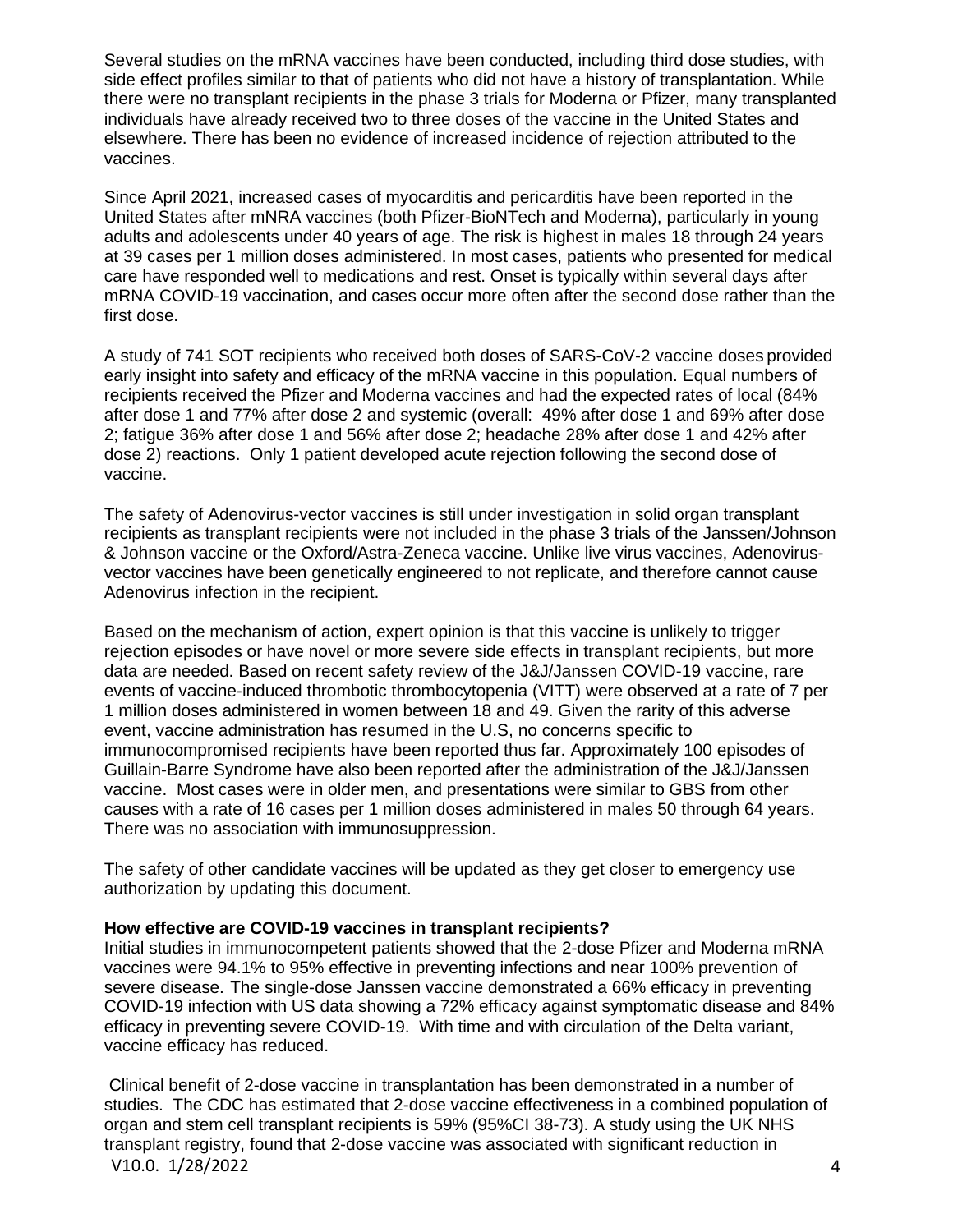mortality from 438 deaths (12.6%) in unvaccinated to 11 deaths (7.7%) in vaccinated transplant recipients. Other studies have shown that despite having a higher rate of breakthrough infections than healthy adults, vaccines still reduce the frequency of infections significantly in transplant patients. The relative effectiveness of different products is not known in the transplant setting, but there is some data to suggest lower humoral immunity with J&J than with mRNA vaccines.

Although transplant recipients have low antibody responses (approximately 30-54% antibody positivity), some patients despite not developing antibody still generate virus-specific T-cell responses suggesting that protection may be dependent on multiple arms of the immune system. Lastly, patients vaccinated pre-transplant, may have reduced protection post-transplant, particularly if therapies that reduce B-cell function (e.g. rituximab) are used. The impact of specific therapies, such as belatacept also warrant specific study. Existing data suggest that transplant patients have better antibody responses with mRNA vaccines than adenovirus vectored vaccines.

Third doses of mRNA vaccines are recommended for immunocompromised patients, including SOT recipients (see third dose section below). For patients who have previously received the Janssen vaccine, a second dose is recommended at least 2 months after the first dose; given the improved antibody responses in healthy patients, using one of the mRNA vaccines will likely result in improved responses. There is no preference between the two mRNA vaccines for administration after the Janssen vaccine.

#### **What do the data show for third dose mRNA vaccine?**

Current data support providing an additional dose of mRNA vaccine to boost immune responses in SOT recipients.

Studies of third dose mRNA vaccines in adult SOT suggest that at least some recipients will develop new and/or increased humoral and cellular immune responses to an additional dose of vaccine (three doses). However, in these studies, 67% of patients with negative titers after the 2<sup>nd</sup> dose still continue to have negative titers after the 3<sup>rd</sup> dose; and up to 32% of patients still had undetectable antibody titers 4 weeks after the third dose<sup>27,28</sup>. A prospective, randomized placebocontrolled study of additional dosing demonstrated significantly increased anti-RBD response (55% third dose vs. 18% placebo; p<0.001), enhanced viral neutralization and increased SARS-CoV-2-specific polyfunctional CD4+T cell response. Safety of booster vaccine, including rejection, in SOT recipients has not been extensively examined. From the available data, 1 heart transplant patient developed a biopsy-proven, antibody-mediated rejection 7 days after her third dose of vaccine. In the prospective randomized trial, the third dose was well-tolerated with no Grade 3 or 4 adverse events noted and no episodes of acute rejection. Further studies evaluating the potential for vaccine-induced allo-upregulation should involve larger cohorts of patients to provide more definitive safety data. Nevertheless, available data suggest that SOT recipients will have an enhanced immune response to an additional dose of vaccine. Further research should be done to look for strategies to improve protection in non-responders (e.g. immunosuppression adjustment, passive immunization strategies or a different vaccine platform) as well as non-kidney organ transplant patients and early post-transplant patients. More data are needed to inform best practices especially related to optimal timing and non-mRNA vaccines. Monitoring the long-term responses and adverse effects of vaccines will be important for future study.

## **Should transplant patients receive a fourth dose of mRNA vaccine?**

At this time, the optimal number of doses of SARS-CoV-2 vaccine is unknown but current CDC guidelines (January 7, 2022) recommend booster dosing in transplant recipients 5 months following completion of the initial 3 dose series of mRNA vaccines.

V10.0. 1/28/2022 5 In a study with 92 kidney transplant recipients who had demonstrated weak response to 3 vaccine doses from France, a fourth vaccine dose increased median antispike IgG levels from 16.4 BAU/mL (IQR 5.9 to 62.3 BAU/mL) to 145 BAU/mL (IQR 27.6 to 243 BAU/mL). The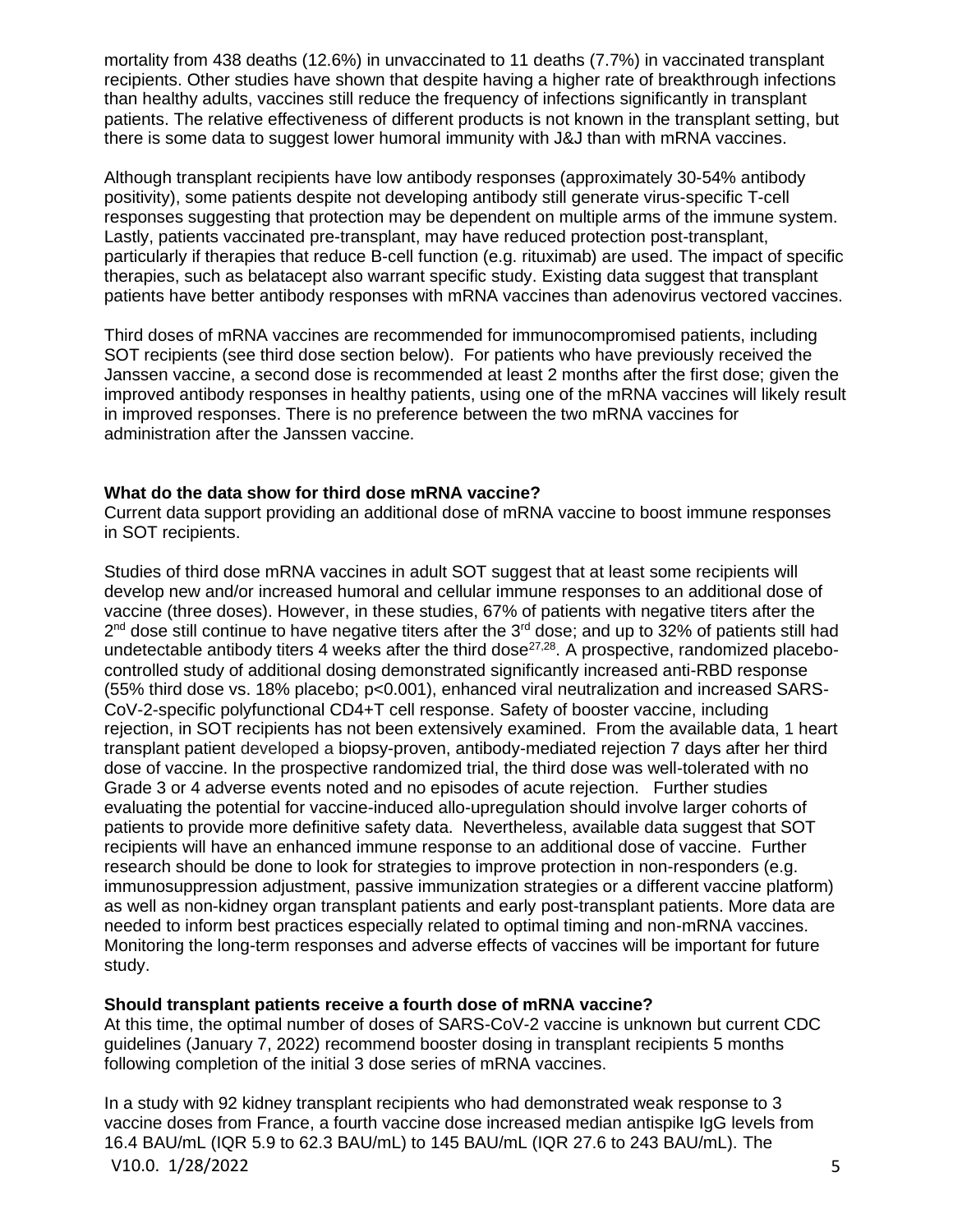percentage of patients who had antispike IgG titers above 143 BAU/mL after the fourth dose was 48% after the BNT162b2 vaccine and 52% for the mRNA-1273 vaccine. Patients who received mRNA-1273 vaccine had higher IgG titers (median 150 vs 122 BAU/mL). There was no significant increase in adverse events.

#### **When should a transplant recipient or candidate receive COVID-19 vaccines?**

It is recommended that all transplant candidates receive a minimum of 2-doses of vaccine before transplant. Ideally, vaccines are recommended for completion at least 2 weeks prior to transplantation. Additional vaccine doses in the post-transplant setting can be given starting at least 1 month after transplantation. In certain situations, it may be appropriate to wait at least 3 months after transplantation to vaccinate, such as when T- or B-cell ablative therapy (antithymocyte globulin or rituximab) was used at the time of transplant. Household contacts of transplant candidates and recipients should also be fully vaccinated.

## **Can a transplant recipient still receive the vaccine even if they have had COVID- 19?**

The current guidance is that everyone should receive the vaccine, irrespective of past COVID-19 infection or prior evidence of humoral immunity. Immunosuppressed patients can develop COVID-19 reinfection, suggesting lack of appropriate immune response especially against variants or waning immunity after the first infection. In addition, emerging data highlights that after COVID-19 infection, vaccinated individuals are less likely to acquire a new infection compared to unvaccinated people. If a transplant recipient has had COVID-19, they should wait until all symptoms are resolved and the period of isolation has ended before receiving vaccine. The ideal period for vaccination after infection is still being investigated.

If a patient develops COVID-19 infection *after* the first dose of mRNA vaccination, but before the second dose, if possible, the second dose should be given once symptoms have resolved, and the patient is outside the infectious window.

The impact of delaying the second dose on vaccine efficacy and durability has not been studied in transplant patients and should be avoided where possible. However, if a delay occurs because of incident COVID-19 infection, vaccine unavailability, or interval transplantation, delay should be kept as short as possible. Infectious diseases consultation is advisable in these situations.



#### **Recommended Vaccine Schedule**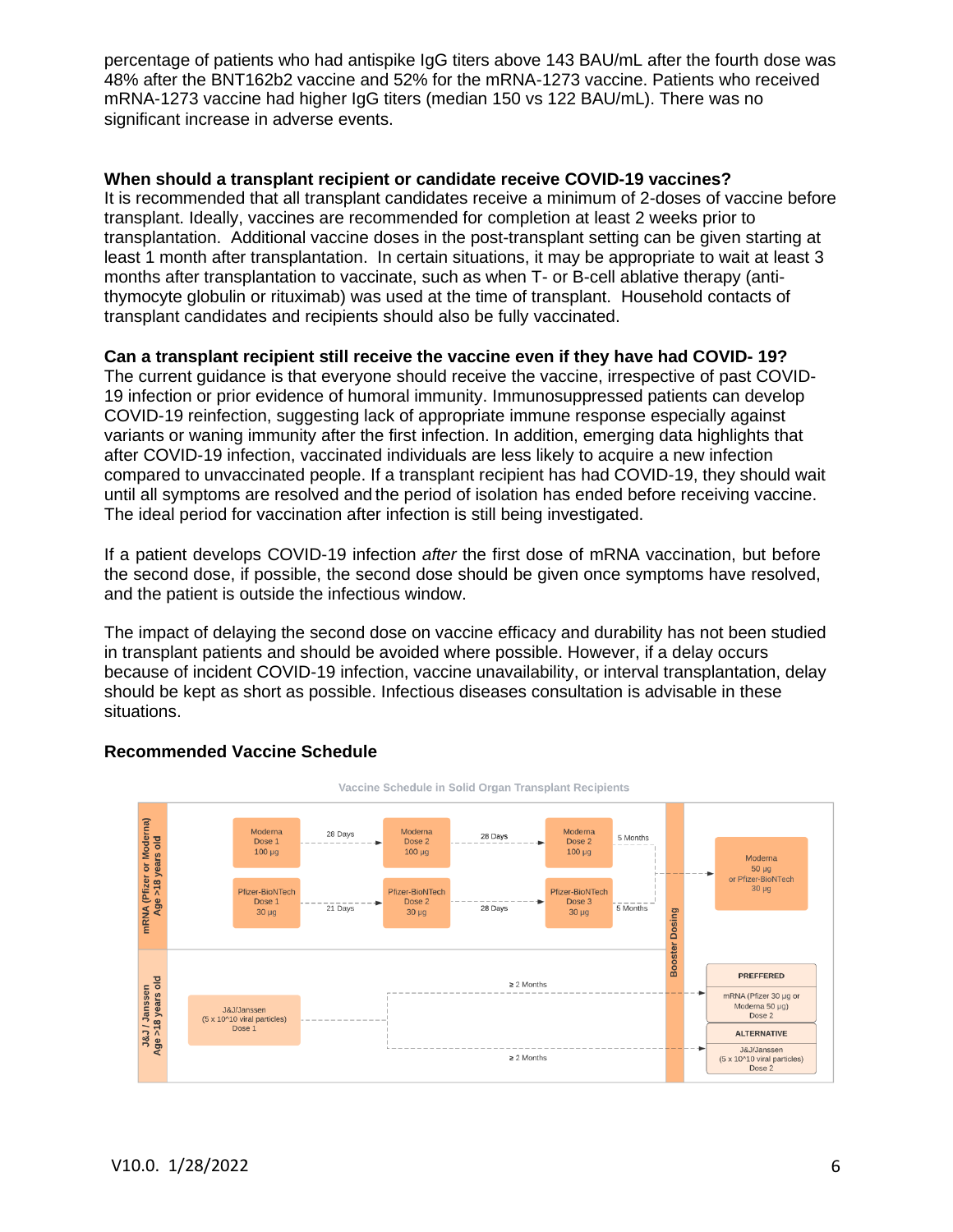## **Can the COVID-19 Vaccine be given at the same time as other vaccines?**

There are limited data on safety or efficacy of the mRNA COVID-19 vaccines when administered with other vaccines. Although initially the Advisory Committee on Immunization Practices recommended that the COVID-19 vaccine series should be administered alone and with a minimum of 14 days before or after giving any other vaccines, this recommendation has been discontinued and coadministration of vaccines is now allowed. If multiple vaccines are being given concurrently, they should be given in different sites.

#### **What is the optimal timing of the COVID-19 vaccine with respect to monoclonal antibody administration, including tixagevimab/cilgavimab (EVUSHELD)?**

When monoclonal antibodies (e.g., sotrovimab) are used for treatment of COVID-19 infection, it is recommended that vaccination be delayed for 90 days. This is based on the half-life of the antibody and the potential interference of the antibody with vaccine-induced immune responses.

Data on vaccination after monoclonal antibody prophylaxis are extremely limited. Currently, only tixagevimab/cilgavimab (EVUSHELD) has FDA EUA for pre-exposure prophylaxis. Tixagevimab/cilgavimab is not a substitute for vaccination and is recommended to be only used in patients that have already been fully vaccinated or have a medical contraindication to vaccination. It is recommended that patients wait for 2 weeks after vaccination for receipt of tixagevimab/cilgavimab. Note that the clinical efficacy of tixagevimab/cilgavimab against Omicron variant is not yet defined. The full AST statement on the use of monoclonal antibodies for preexposure prophylaxis can be [accessed here.](https://www.myast.org/sites/default/files/AST%20Statement%20on%20Use%20of%20Monoclonal%20Antibody_Final.pdf)

In cases where patients need additional vaccine doses after receiving tixagevimab/cilgavimab, the optimal timing is not known and there is lack of data. While it is advised to wait at least 90 days after receipt of monoclonal antibodies for vaccination (and potentially longer after tixagevimab/cigavimab specifically), we recommend each center to weigh the risk of infection with circulating variants of concern as well as each individual patient scenario to determine potential administration of vaccine earlier than the 90 days.

#### **Should we check for antibody response after vaccination in solid organ transplant recipients?**

Currently, we do not recommend routinely checking antibody responses after any dose and do not recommend its use to determine need for additional vaccine doses. There are a range of assays with different targets, not all detect neutralizing antibodies, and many do not provide results with titers. As such, presence of antibodies may represent reaction to vaccine but not protection from infection. Further, there is not a well-established protective threshold to target. As with other vaccines, patients may still see reduced severity of breakthrough infection, even if seronegative. Assessment of responses should be done in the context of trials with experts who can interpret results and provide data on titers of neutralizing antibodies.

#### **Should we hold mycophenolate mofetil or other immunosuppressants around the time patients are vaccinated?**

Mycophenolate appears to significantly decrease antibody response to COVID-19 mRNA vaccine. This is consistent with previous data of the impact of mycophenolate on influenza vaccine responses. However, mycophenolate is a critical part of the overall immunosuppression regimen. These data are observational and insufficient to support the reduction or cessation of any immunosuppression to improve vaccine efficacy. Therefore, the adjustment of mycophenolate or other immunosuppression for the sole purpose of increasing the antibody response is NOT routinely recommended and could be pursued in a trial setting.

## **Can patients stop wearing a mask after vaccination?**

No. After vaccination, patients should be counseled to continue to practice COVID-19 safety measures including wearing masks around others, hand hygiene, and physical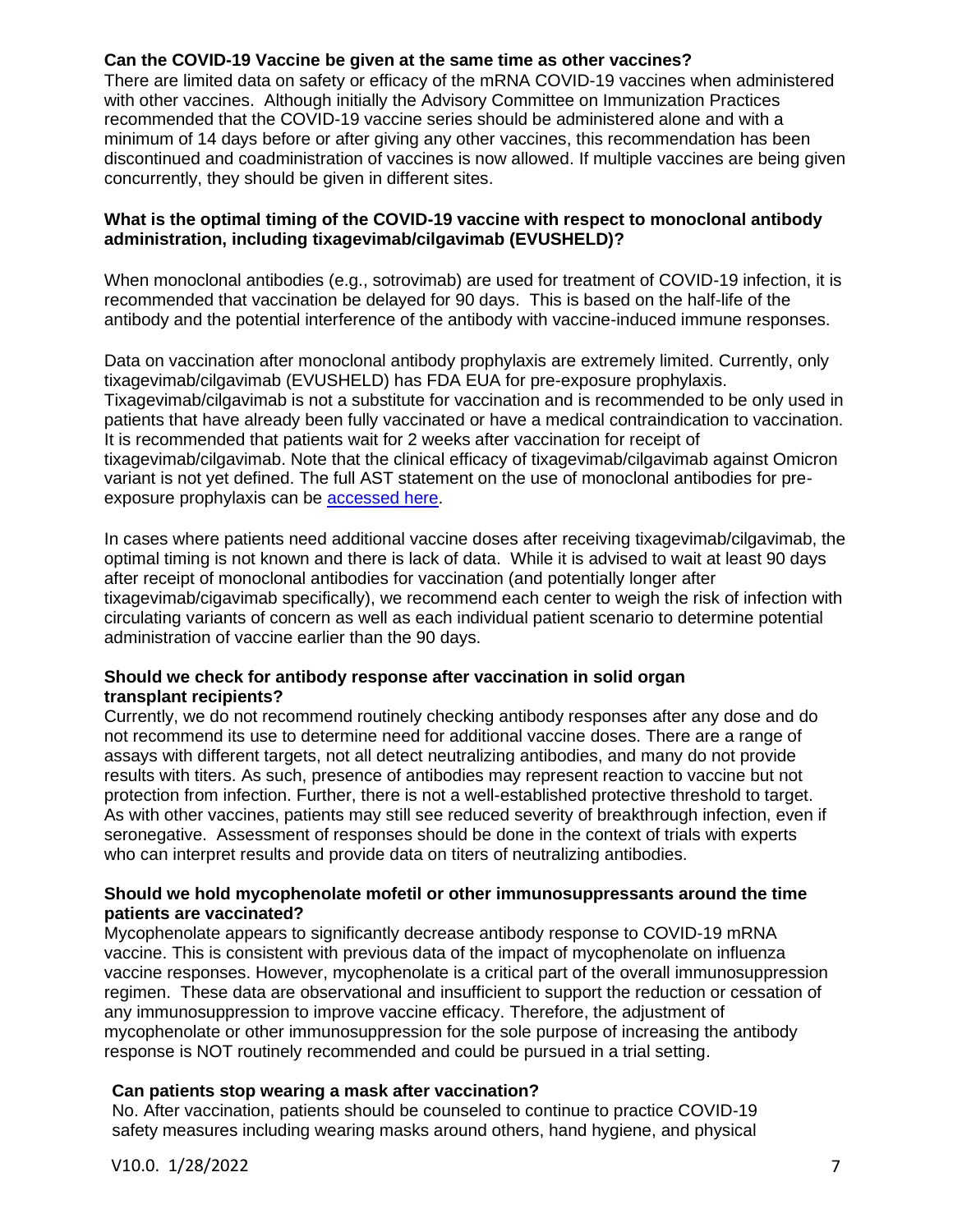distancing in public places. It is likely that the efficacy and immunogenicity of vaccine in transplant recipients will be lower than shown in the vaccine clinical trials

Due to the emergence of the omicron variant, CDC suggests that fully vaccinated people who gather indoors wear masks. We recommend continued adherence to masking and physical distancing when with non-household members until more is known about the immune response and clinical effectiveness of the vaccine in the transplant population.

#### **Are there other things that transplant recipients need to consider about the vaccine?**

Weighing the risks and benefits of getting vaccinated is important. While robust clinical effectiveness data are currently lacking specific to the vaccine in transplant recipients, it is reasonable to anticipate that vaccination will offer some benefit. Likewise, transplant recipients have clinically worse outcomes from SARS-CoV-2 infection compared to non-transplant recipients due to comorbidities or immunosuppression. Thus, the benefits of vaccination outweigh any theoretical risks especially in countries where SARS-CoV-2 transmission continues at a high level. The transplant community is encouraged to collect data with regards to vaccination to inform future recommendations. We do recommend each center to consider developing their own approaches to educate patients on the importance of vaccination and track vaccination rates.

## **References**

## **COVID-19 Infection in Solid Organ Transplantation**

• Caillard S, Chavarot N, Francois H, et al. Is COVID-19 infection more severe in kidney transplant recipients? Am J Transplant. Mar 2021;21(3):1295-1303. doi:10.1111/ajt.16424

## **COVID-19 Vaccine Types**

- Centers for Disease Control and Prevention (CDC). COVID-19 Vaccine Safety Update, March 1, 2021. [https://www.cdc.gov/vaccines/acip/meetings/downloads/slides-2021-02/28-](about:blank) [03-01/05-covid-Shimabukuro.pdf](about:blank)
- U.S. Department of Health and Human Service (HHS). BARDA's Rapidly Expanding COVID-19 Medical Counter Measures. [https://www.medicalcountermeasures.gov/app/barda/coronavirus/COVID19.aspx?filter=vac](https://www.medicalcountermeasures.gov/app/barda/coronavirus/COVID19.aspx?filter=vaccin) [cin](https://www.medicalcountermeasures.gov/app/barda/coronavirus/COVID19.aspx?filter=vaccin)
- US Food and Drug Administration (FDA). COVID-19 Vaccines. Accessed: Nov 9<sup>th</sup>, 2021. [https://www.fda.gov/emergency-preparedness-and-response/coronavirus-disease-2019](https://www.fda.gov/emergency-preparedness-and-response/coronavirus-disease-2019-covid-19/covid-19-vaccines) [covid-19/covid-19-vaccines](https://www.fda.gov/emergency-preparedness-and-response/coronavirus-disease-2019-covid-19/covid-19-vaccines)

# **COVID-19 Vaccine Safety**

- Advisory Committee on Immunization Practices (ACIP). Guillain-Barre Syndrome (GBS) after Janssen COVID-19 Vaccine: Vaccine Adverse Event Reporting System (VAERS). July 22, 2021. https://www.cdc.gov/vaccines/acip/meetings/downloads/slides-2021-07/02- COVID-Alimchandani-508.pdf
- Boyarsky BJ, Werbel WA, Avery RK, et al. Antibody Response to 2-Dose SARS-CoV-2 mRNA Vaccine Series in Solid Organ Transplant Recipients. JAMA. 2021;325(21):2204- 2206. doi:10.1001/jama.2021.7489
- Centers for Disease Control (CDC). CfDC. Coronavirus Disease 2019 (COVID-19). Accessed May 2021, [https://www.cdc.gov/coronavirus/2019-ncov/hcp/vaccination.html](about:blank)
- Del Bello A, Marion O, Delas A, Congy-Jolivet N, Colombat M, Kamar N. Acute rejection after anti-SARS-CoV-2 mRNA vaccination in a patient who underwent a kidney transplant. Kidney Int. 2021 Jul;100(1):238-239. doi: 10.1016/j.kint.2021.04.025. Epub 2021 Apr 28. PMID: 33932459; PMCID: PMC8080493
- Ou MT, Boyarsky BJ, Motter JD, et al. Safety and Reactogenicity of 2 Doses of SARS-CoV-2 Vaccination in Solid Organ Transplant Recipients. Transplantation. Apr 9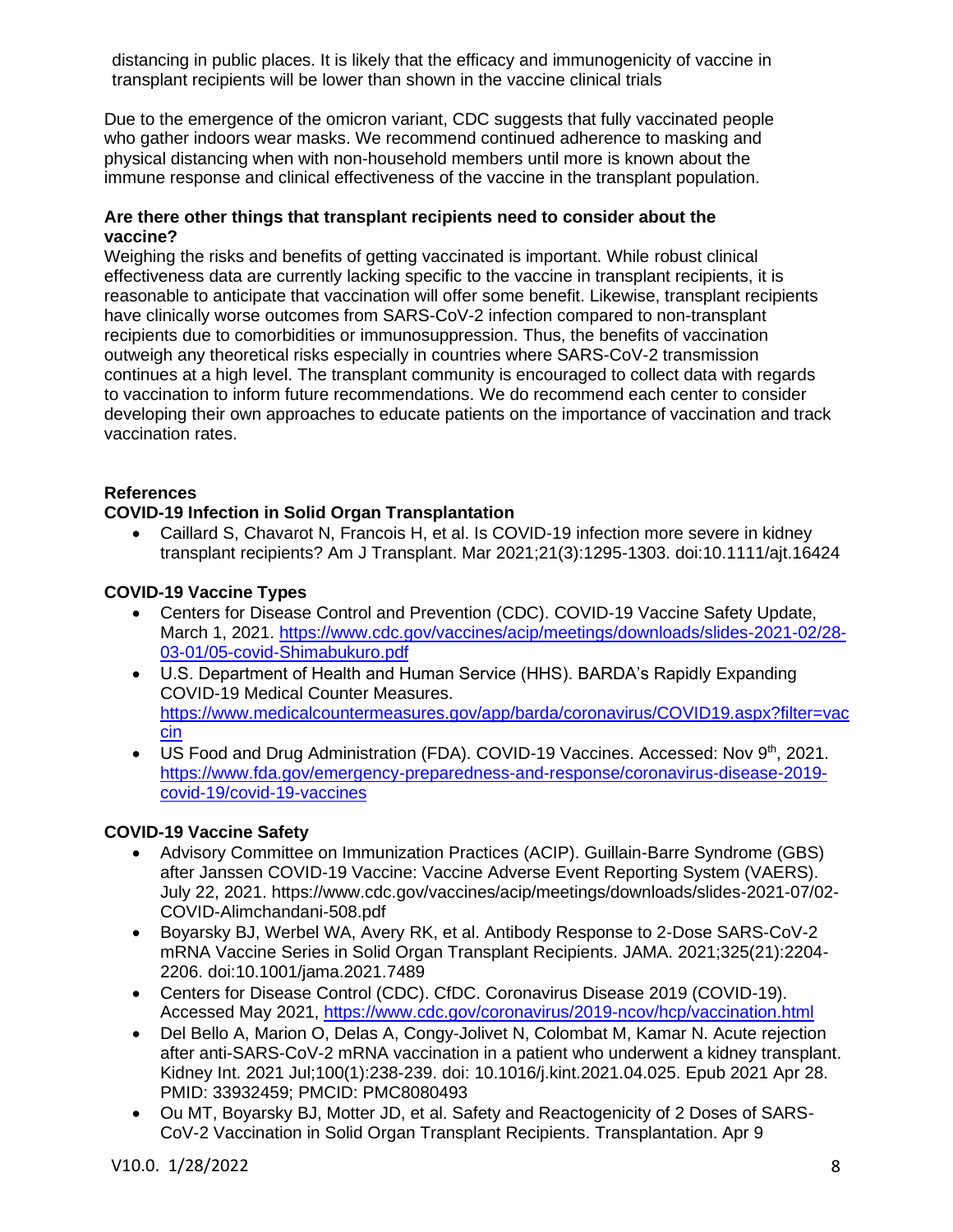2021;doi:10.1097/tp.0000000000003780

• Shimabukuro TT, Cole M, Su JR. Reports of Anaphylaxis After Receipt of mRNA COVID-19 Vaccines in the US—December 14, 2020-January 18, 2021. JAMA. 2021;325(11):1101- 1102. doi:10.1001/jama.2021.1967

# **COVID-19 Vaccine Immunogenicity in Transplant**

- Benotmane I, Gautier-Vargas G, Cognard N, et al. Low immunization rates among kidney transplant recipients who received 2 doses of the mRNA-1273 SARS-CoV-2 vaccine. Kidney International. doi:10.1016/j.kint.2021.04.005
- Boyarsky BJ, Werbel WA, Avery RK, et al. Antibody Response to 2-Dose SARS-CoV-2 mRNA Vaccine Series in Solid Organ Transplant Recipients. JAMA. 2021;doi:10.1001/jama.2021.7489
- Centers for Disease Control (CDC). Effectiveness of COVID-19 Vaccines in Preventing Hospitalization Among Adults Aged >65 Years. Accessed: Nov 9th, 2021. <https://www.cdc.gov/mmwr/volumes/70/wr/mm7032e3.htm>
- Chavarot N, Morel A, Lerueuz-Ville M, Vilain E, Divard G, Burger C, et al. Weak antibody response to three doses of mRNA vaccine in kidney transplant recipients treated with belatacept. Am J Transplant (2021). doi: 10.1111/ajt.16814.
- Dooling K, McClung N, Chamberland M, et al. The Advisory Committee on Immunization Practices' Interim Recommendation for Allocating Initial Supplies of COVID-19 Vaccine - United States, 2020. MMWR Morb Mortal Wkly Rep. Dec 11 2020;69(49):1857-1859. doi:10.15585/mmwr.mm6949e1
- Doria-Rose N, Suthar MS, Makowski M, et al. Antibody Persistence through 6 Months after the Second Dose of mRNA-1273 Vaccine for Covid-19. N Engl J Med. Jun 10 2021; 384(23):2259-2261. doi:10.1056/NEJMc2103916
- Grupper A, Rabinowich L, Schwartz D, et al. Reduced humoral response to mRNA SARS-CoV-2 BNT162b2 vaccine in kidney transplant recipients without prior exposure to the virus. Am J Transplant. Apr 18 2021;doi:10.1111/ajt.16615
- Hall VG, Ferreira VH, Ierullo M, Ku T, Marinelli T, Majchrzak-Kita B, Yousuf A, Kulasingam V, Humar A, Kumar D. Humoral and cellular immune response and safety of two-dose SARS-CoV-2 mRNA-1273 vaccine in solid organ transplant recipients. Am J Transplant. 2021 Aug 4. doi: 10.1111/ajt.16766. Epub ahead of print. PMID: 34347934.
- Peled Y, Ram E, Lavee J, et al. BNT162b2 vaccination in heart transplant recipients: clinical experience and antibody response. The Journal of Heart and Lung Transplantation. doi:10.1016/j.healun.2021.04.003
- Rabinowich L, Grupper A, Baruch R, et al. Low immunogenicity to SARS-CoV-2 vaccination among liver transplant recipients. Journal of Hepatology. doi:10.1016/j.jhep.2021.04.020
- Boyarsky B, Chiang T, Ou M, et al. Antibody response to Janssen COVID-19 vaccine in solid organ transplant recipients. Transplantation. Doi: 10.1097/TP. 0000000000003850

# **COVID-19 Vaccine Timing in Transplant**

- Centers for Disease Control (CDC). Interim Clinical Considerations for Use of COVID-19 Vaccines Currently Authorized in the United States. Coadministration with other vaccines. Accessed July 9, 2021, https://www.cdc.gov/vaccines/covid-19/info-by-product/clinicalconsiderations.html#Coadministration
- Danziger-Isakov L, Kumar D. Vaccination of solid organ transplant candidates and recipients: Guidelines from the American society of transplantation infectious diseases community of practice. Clin Transplant. Sep 2019;33(9):e13563. doi:10.1111/ctr.13563

# **COVID-19 Vaccine Effectiveness and Breakthrough Infections**

• Anjan S, Natori Y, Fernandez Betances AA, Agritelley MS, Mattiazzi A, Arosemena L, Andrews DM, Simkins J, Guerra G, Abbo LM. Breakthrough COVID-19 infections after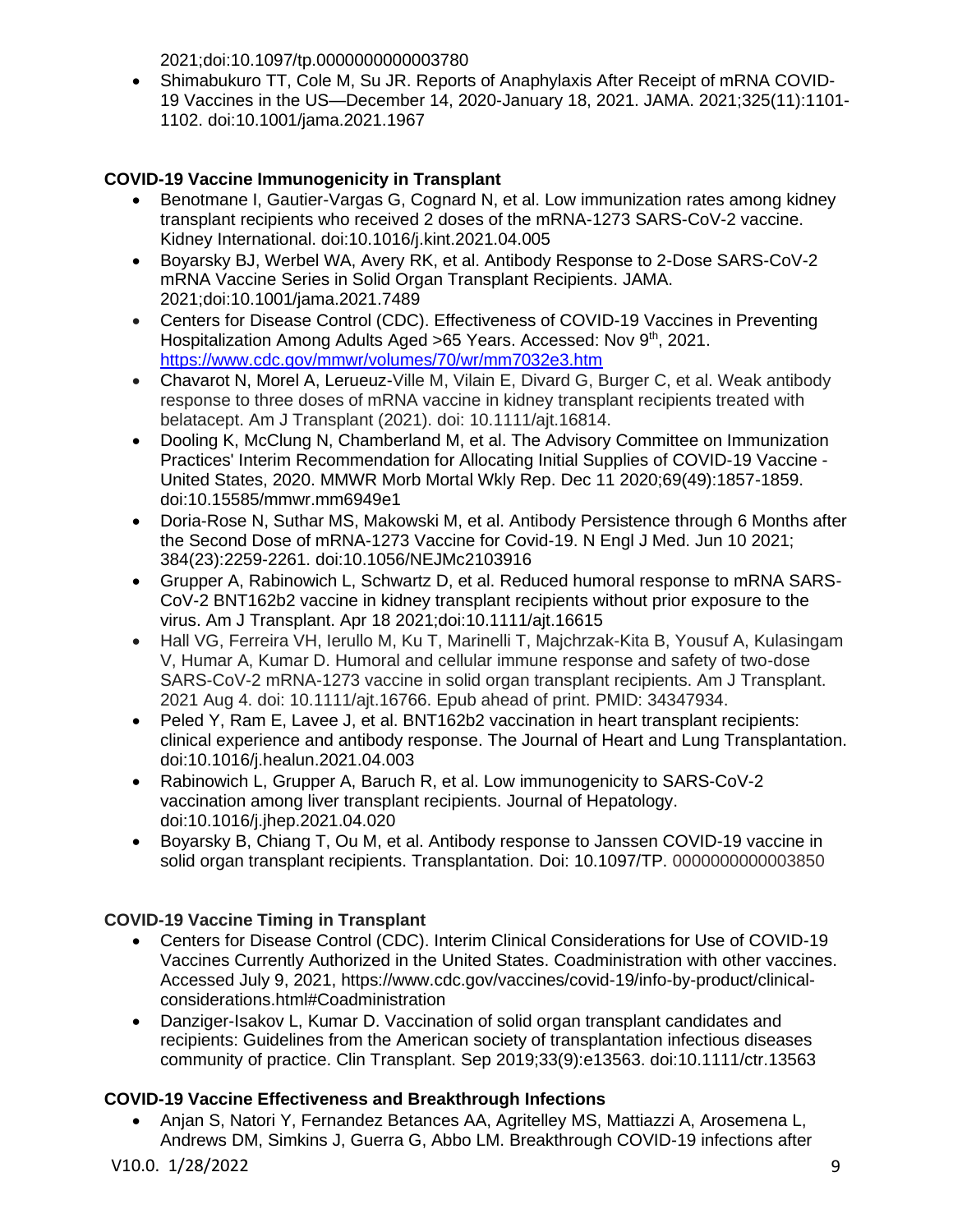mRNA vaccination in Solid Organ Transplant Recipients in Miami, Florida. Transplantation. 2021 Jul 26. doi: 10.1097/TP.0000000000003902. Epub ahead of print. PMID: 34319928.

- Aslam S, Adler E, Mekeel K, Little SJ. Clinical effectiveness of COVID-19 vaccination in solid organ transplant recipients. Transpl Infect Dis. 2021 Jul 29:e13705. doi: 10.1111/tid.13705. Epub ahead of print. PMID: 34324256.
- Cavanaugh AM, Spicer KB, Thoroughman D, Glick C, Winter K. Reduced Risk of Reinfection with SARS-CoV-2 After COVID-19 Vaccination — Kentucky, May–June 2021. MMWR Morb Mortal Wkly Rep. ePub: 6 August 2021. DOI: [http://dx.doi.org/10.15585/mmwr.mm7032e1external](about:blank) icon.
- Embi PJ, Levy ME, Naleway AL, Patel P, Gaglani M, Natarajan K, Dascomb K, Ong TC, Klein NP, Liao IC, Grannis SJ, Han J, Stenehjem E, Dunne MM, Lewis N, Irving SA, Rao S, McEvoy C, Bozio CH, Murthy K, Dixon BE, Grisel N, Yang DH, Goddard K, Kharbanda AB, Reynolds S, Raiyani C, Fadel WF, Arndorfer J, Rowley EA, Fireman B, Ferdinands J, Valvi NR, Ball SW, Zerbo O, Griggs EP, Mitchell PK, Porter RM, Kiduko SA, Blanton L, Zhuang Y, Steffens A, Reese SE, Olson N, Williams J, Dickerson M, McMorrow M, Schrag SJ, Verani JR, Fry AM, Azziz-Baumgartner E, Barron MA, Thompson MG, DeSilva MB. Effectiveness of 2-Dose Vaccination with mRNA COVID-19 Vaccines Against COVID-19- Associated Hospitalizations Among Immunocompromised Adults - Nine States, January-September 2021. MMWR Morb Mortal Wkly Rep. 2021 Nov 5;70(44):1553-1559. doi: 10.15585/mmwr.mm7044e3. PMID: 34735426.
- Malinis M, Cohen E, Azar MM. Effectiveness of SARS-CoV-2 vaccination in fully vaccinated solid organ transplant recipients. Am J Transplant. 2021 Aug;21(8):2916-2918. doi: 10.1111/ajt.16713. Epub 2021 Jul 10. PMID: 34101990; PMCID: PMC8222879.
- Mehta RB, Silveira FP, COVID-19 after two doses of mRNA vaccines in kidney transplant recipients. Am J Transplant. 2021 Jul 31. doi: 10.1111/ajt.16778. Epub ahead of print. PMID: 34331745.
- Qin CX, Moore LW, Anjan S, Rahamimov R, Sifri CD, Ali NM et al. Risk of Breakthrough SARS-CoV-2 Infections in Adult Transplant Recipients. Transplantation 2021.
- Ravanan R, Mumford L, Ushiro-Lumb I, Callaghan C, Pettigrew G, Thorburn D et al. Two Doses of SARS-CoV-2 Vaccines Reduce Risk of Death Due to COVID-19 in Solid Organ Transplant Recipients: Preliminary Outcomes From a UK Registry Linkage Analysis. Transplantation 2021.
- Tomkins-Tinch CH, Daly JS, Gladden-Young A, et al. SARS-CoV-2 Reinfection in a Liver Transplant Recipient. Ann Intern Med. Apr 20 2021;doi:10.7326/l21-0108

# **COVID-19 Vaccine 3rd Dose**

- Benotmane I, Gautier G, Perrin P, Olagne J, Cognard N, Fafi-Kremer S, Caillard S. Antibody Response After a Third Dose of the mRNA-1273 SARS-CoV-2 Vaccine in Kidney Transplant Recipients With Minimal Serologic Response to 2 Doses. JAMA. 2021 Jul 23. doi: 10.1001/jama.2021.12339. Epub ahead of print. PMID: 34297036.
- Hall VG, Ferreira VH, Ku T, Ierullo M, Maichrzak-Kita B, Chaparro C, Selzner N, Schiff J, McDonald M, Tomlinson G, Kulasingam V, Kumar D, Humar A. Randomized Trial of a Third Dose of mRNA-1273 Vaccine in Transplant Recipients. N Engl J Med. 2021 Aug 11. doi: 10.1056/NEJMc2111462. Epub ahead of print. PMID: 34379917.
- Kamar N, Abravanel F, Marion O, Couat C, Izopet J, Del Bello A. Three Doses of an mRNA Covid-19 Vaccine in Solid-Organ Transplant Recipients. New England Journal of Medicine. 2021;doi:10.1056/NEJMc2108861
- Stumpf J, Tonnus W, Paliege A, Rettig R, Steglich A, Gembardt F, Kessel F, Krooger H, Arndt P, Sradnick J, Frank K, Tonn T, Hugo C. Cellular And Humoral Immune Responses after Three Doses of BNT162b2 mRNA SARS-Cov-2 Vaccine in Kidney Transplant. Transplantation. 2021 Jul 22. doi: 10.1097/TP.0000000000003903. Epub ahead of print. PMID: 34342963.
- Werbel WA, Boyarsky BJ, Ou MT, et al. Safety and Immunogenicity of a Third Dose of SARS-CoV-2 Vaccine in Solid Organ Transplant Recipients: A Case Series. Ann Intern